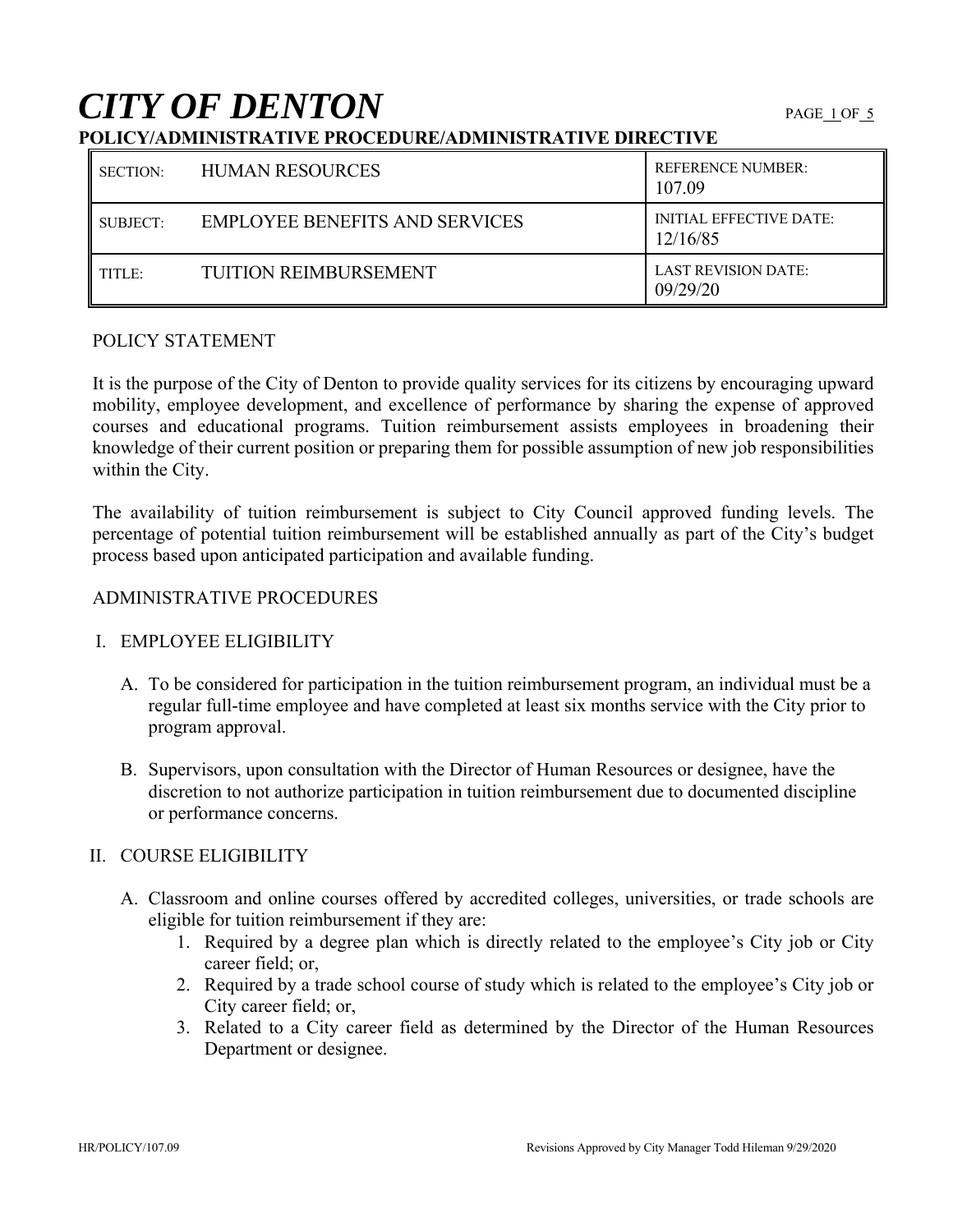| <b>TUITION REIMBURSEMENT</b> | <b>REFERENCE NUMBER:</b> |
|------------------------------|--------------------------|
|                              | 107<br>.09               |

- B. Courses taken to obtain a professional license or certification, unless offered through a trade school as outlined in Section II. (A) above, are not eligible for tuition reimbursement. Reimbursement for courses taken to obtain a professional license or certification could be covered by the employee's department, contingent upon approval of the supervisor(s) and Department Head or designee.
- C. Seminars, conferences, and courses unrelated to a City career field are ineligible for tuition reimbursement. Reimbursement for seminars and conferences is subject to departmental budgets and approval by the supervisor(s).
- D. Non-credit continuing education courses containing the same or similar information as received in previous courses (repeat courses) as well as credit obtained under the College Level Examination Program (CLEP), testing, or placing out of actual coursework, are not eligible for tuition reimbursement.

### III. GUIDELINES

- A. Reimbursement is limited to a maximum of \$5,250 per calendar year.
- B. Approved degree programs and coursework are defined as Certificate (only when offered through a trade school as outlined in Section II (A) above), Associates, Bachelors, and Master's degree programs.
- C. As a condition of reimbursement, participants must earn a grade of "C" or above in undergraduatelevel courses, "B" or above in graduate-level courses, and "Pass" in Pass/Fail courses.
- D. Reimbursement for the thesis will be paid when the participant submits a final grade report or transcript that records a passing grade. The City will reimburse a maximum of six credit hours for the thesis, regardless of the actual number of hours taken.
- E. For degrees requiring internships as part of the degree plan, the City will reimburse a maximum of 12 credit hours, regardless of the actual number of hours worked as an intern. In the event the internship is paid, the employee must adhere to the Secondary Employment guidelines outlines in the Ethics Policy (#10.00).
- F. All courses must be approved by the Human Resources Department prior to registration. Participants wishing to receive reimbursement for such must provide official scholastic accreditation documentation and an official description of the course(s) or training to the Human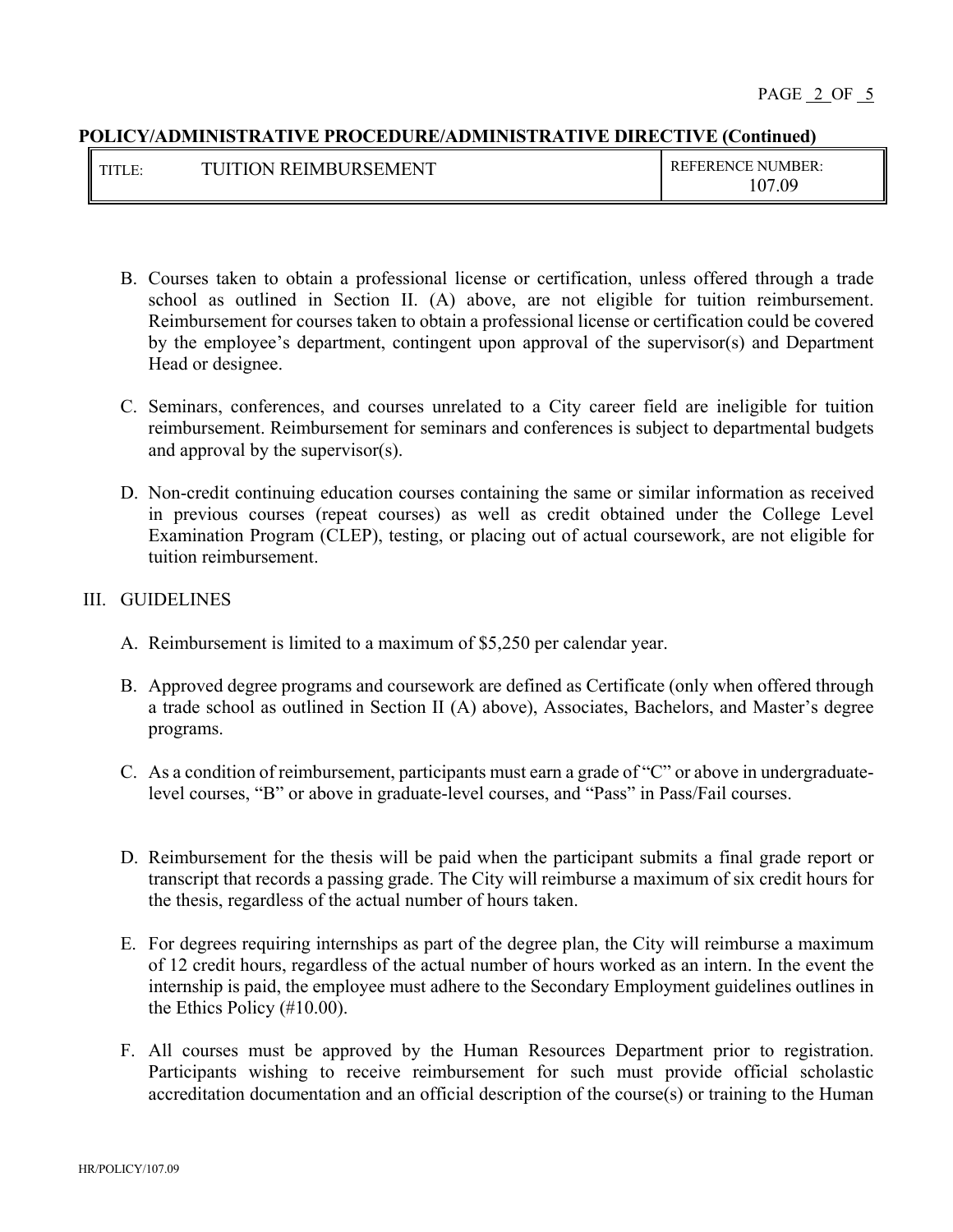| Ш<br>II<br><b>COLOR</b> | I REIMRI IRSEMENT.<br>TI IITI<br>$\Delta$ | <b>REFERENCE NUMBER:</b> |
|-------------------------|-------------------------------------------|--------------------------|
|                         |                                           | 07.09                    |

Resources Department prior to registration. The following forms and/or documentation must be submitted in order to complete the tuition reimbursement application and request:

- a. Tuition Reimbursement Agreement submitted annually in February, during the budget process, for classes starting October 1 through September 30 of the upcoming Fiscal Year;
- b. Tuition Repayment Agreement on file, with associated college accreditation information;
- c. Tuition Reimbursement Course Registration signed by the employee's Director and the Human Resources Director or designee submitted each semester (must have semester dates to be considered); and
- d. Request for Reimbursement form with official school transcript showing grades received, schedule of fees, and proof of payment (itemized receipt).

### IV. EXPENSES INELIGIBLE FOR REIMBURSEMENT

- A. Parking books, supplies, or other expenses in connection with courses to be taken, which are not included in the mandatory fees, are not eligible for reimbursement.
- B. Tuition reimbursement will be paid only once for each approved course. The City will not pay tuition reimbursement for courses for which tuition reimbursement has already been received by the employee.
- C. The City will not pay the cost of tuition which has been or shall be paid from other sources such as scholarships, grants, Veterans' benefits, public safety programs, social security benefits, or other subsidies. However, student loans may qualify for reimbursement. In the event of a partial scholarship or grant, reimbursement will be calculated based on the actual expense to the employee.
- D. Tuition reimbursement will not be granted for audited courses.

### V. APPLICATION AND REIMBURSEMENT PROCESS

- A. To begin participation in the Tuition Reimbursement Program, employees must meet with the Director of Human Resources or designee to obtain the Tuition Reimbursement Agreement and a copy of the Tuition Reimbursement Policy. Employees must complete and submit the Tuition Repayment Agreement to the Human Resources Department prior to the start of the course, at least 30 days in advance is suggested.
- B. To request reimbursement for a specific semester, participants must obtain a Tuition Reimbursement Course Registration Form from the Human Resources Department prior to the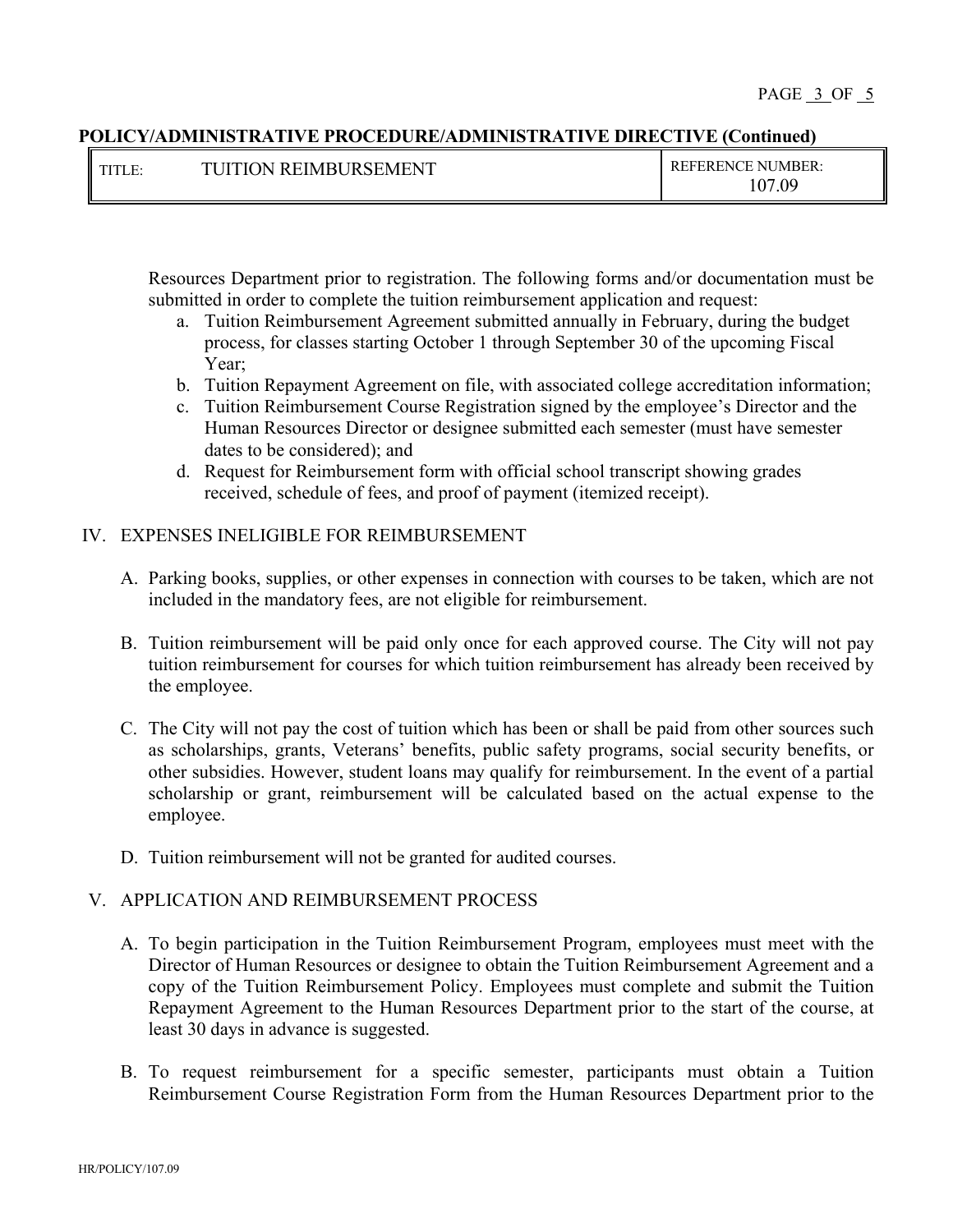| <b>THT</b><br>111LL. | REIMBURSEMENT<br><b>IITION</b><br>mт | <b>REFERENCE NUMBER:</b>  |
|----------------------|--------------------------------------|---------------------------|
|                      |                                      | $\Lambda$<br>.09<br>- V / |

start of the semester. The completed Course Registration Form will document the course titles, description, course/semester dates, degree-seeking, and the number of credit hours for which the participant intends to register. The completed Tuition Reimbursement Course Registration Form must be submitted to the Human Resources Department prior to the start of the semester. Participants will only be reimbursed for the courses they have completed under Section II of this policy. If courses change from the initial registration form, the Human Resources Department must be contacted immediately; failure to do so may result in termination of the Tuition Reimbursement Agreement.

- C. Participants will pay all costs according to the parameters of their educational institution. Within 21 days of the end of the course/semester, participants will submit the Reimbursement Request Form accompanied by copies of the following to the Human Resources Department for reimbursement approval:
	- 1. An itemized statement of tuition and fees;
	- 2. Proof of payment which shall consist of an itemized receipt from the school indicating the amount paid by the student employee; and
	- 3. A final grade report or transcript provided by the college, university, or trade school.
- D. Participants will be reimbursed based upon the actual fee schedule of the school they attend, up to a maximum of \$5,250 per calendar year. Tuition reimbursement will be processed through Human Resources at the end of each semester. Reimbursement requests submitted after the deadline will be denied unless prior permission is granted by the Director of Human Resources or designee.
- E. Mandatory fees shall be reimbursed as part of the tuition rate charges.
- F. The Director of Human Resources or designee may, on behalf of the City Manager, approve and authorize reimbursement.

### VI. TERMINATION

- A. If an employee resigns or is terminated for any reason prior to the course completion, the City shall not be obligated to reimburse any part of the expense.
- B. Upon resigning or being terminated for any reason within two years of receiving reimbursement for an approved course, the employee must return the monies to the City, using the following guidelines:
	- a. If an employee resigns or is terminated within 0-12 months after receiving reimbursement, they must repay monies at 100%.
	- b. If an employee resigns or is terminated after 12 months but prior to 24 months after